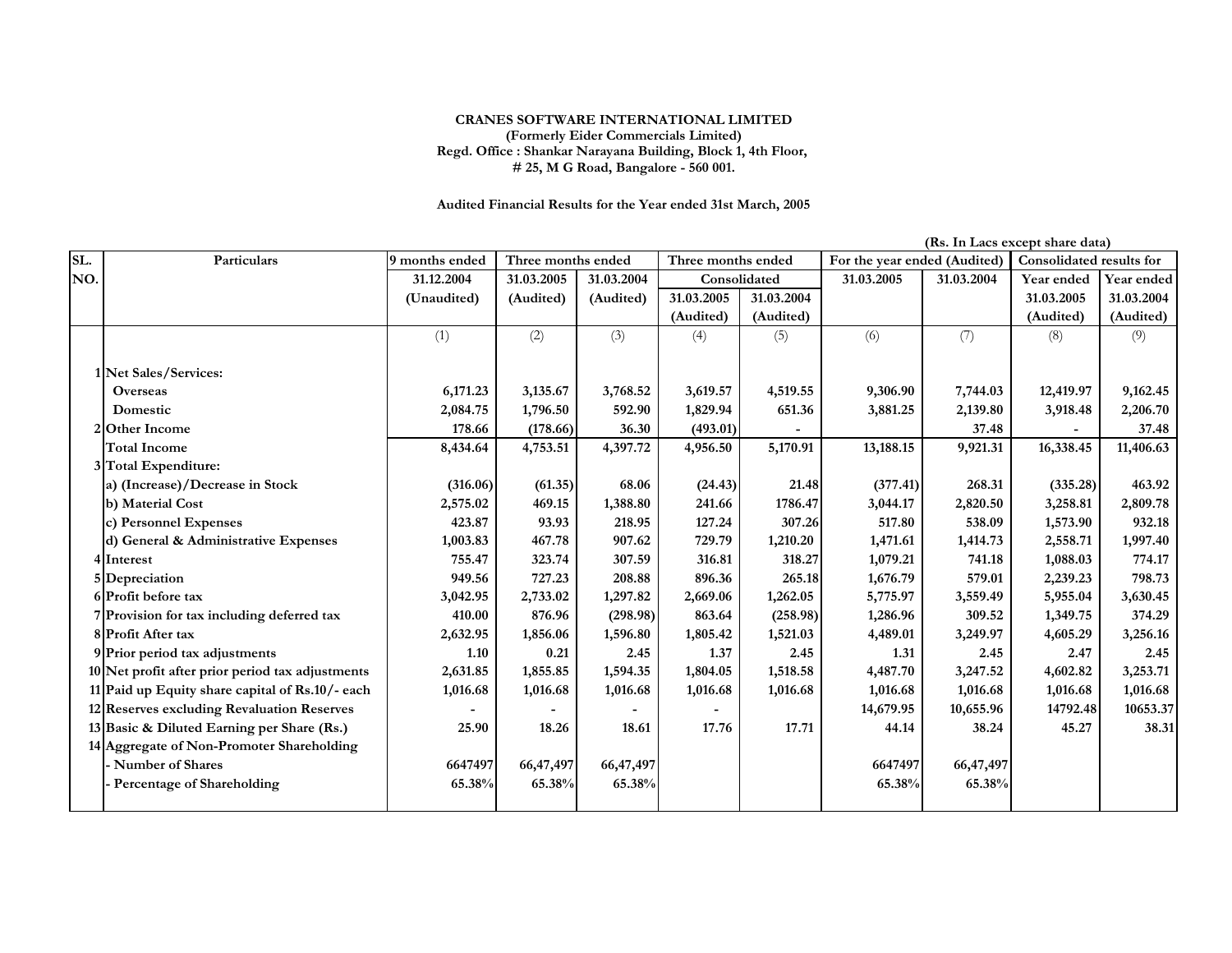|        |                                                                   |            |            |            | Rs. in lakhs |            |
|--------|-------------------------------------------------------------------|------------|------------|------------|--------------|------------|
|        |                                                                   | 9 Months   | Quarter    | Quarter    | Year         | Year       |
| Sl.No. | Particulars                                                       | ended      | ended      | ended      | ended        | ended      |
|        |                                                                   | 31.12.2004 | 31.03.2005 | 31.03.2004 | 31.03.2005   | 31.03.2004 |
|        |                                                                   |            |            |            |              |            |
|        | 1 Segment Revenue:                                                |            |            |            |              |            |
|        | a) Product Division                                               | 7,876.65   | 4,815.10   | 4,264.22   | 12,691.76    | 9,359.22   |
|        | b) Training Division                                              | 379.33     | 117.06     | 97.20      | 496.39       | 524.61     |
|        | Total                                                             | 8,255.98   | 4,932.16   | 4,361.42   | 13,188.15    | 9,883.83   |
|        | Less : Inter segment Revenue                                      |            |            |            |              |            |
|        | <b>Net Sales</b>                                                  | 8,255.98   | 4,932.16   | 4,361.42   | 13,188.15    | 9,883.83   |
|        | Add: Other unallocable Income                                     | 178.66     | (178.66)   | 36.30      |              | 37.48      |
|        | <b>Total Income</b>                                               | 8,434.64   | 4,753.50   | 4,397.72   | 13,188.15    | 9,921.31   |
|        | 2 Segment Results                                                 |            |            |            |              |            |
|        | $(Profit(+) / Loss(-) before tax and interest from each segment)$ |            |            |            |              |            |
|        | a) Product Division                                               | 3,569.10   | 3,053.95   | 1,564.16   | 6,623.05     | 4,065.54   |
|        | b) Training Division                                              | 229.32     | 2.81       | 41.25      | 232.13       | 235.13     |
|        | Total                                                             | 3,798.42   | 3,056.76   | 1,605.41   | 6,855.18     | 4,300.67   |
|        | Less : i) Interest                                                | 755.47     | 323.74     | 307.59     | 1,079.21     | 741.18     |
|        | ii) Other unallocable expenditure net off                         |            |            |            |              |            |
|        | unallocable income                                                |            |            |            |              |            |
|        | <b>Total Profit Before Tax</b>                                    | 3,042.95   | 2,733.02   | 1,297.82   | 5,775.97     | 3,559.49   |
|        | 3 Capital Employed (Segment assets-Segment Liabilities)           |            |            |            |              |            |
|        | a) Product Division                                               | 14,912.87  | 24,905.89  | 13,925.57  | 24,905.89    | 13,925.57  |
|        | b) Training Division                                              | 718.19     | 984.47     | 430.68     | 984.47       | 430.68     |
|        | Total                                                             | 15,631.06  | 25,890.36  | 14,356.25  | 25,890.36    | 14,356.25  |
|        |                                                                   |            |            |            |              |            |

## **Segment-wise Revenue, Results & Capital Employed**